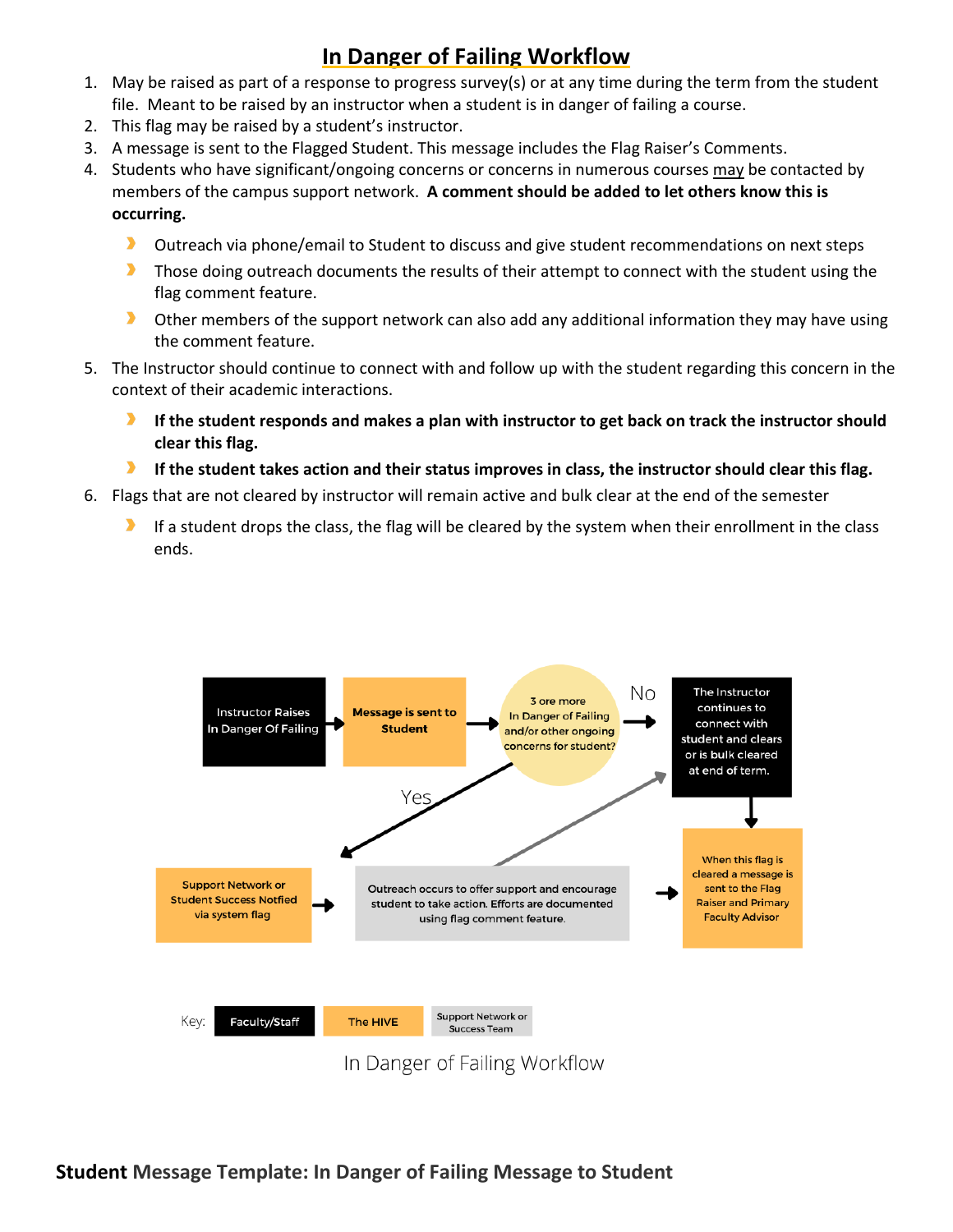### **Subject:** Action Required in [Course Name]

[Student First Name],

You are receiving this message because your instructor, [Raiser Name], has indicated that you are at risk of failing [Course Name]. Please take action to review your options and develop a plan for the rest of the term. Your Success Network wants to see you succeed. Use [The Hive](https://auth.csbsju.edu/cas/login?service=https%3A%2F%2Fcsbsju.starfishsolutions.com%2Fstarfish-ops%2Fsession%2FcasLogin.html) to contact your support network\* and campus support services if you need assistance as you navigate your options. Your Success Network believes that you can be successful in your academic studies and are here to help.

- Student Success Team

**Message from Your Instructor:** {Raiser Comments *i.e. Rachel, you have not done well on the last two exams and are missing coursework. You need to complete all remaining coursework and pass the last two exams with a B or better to earn a C for this class. My office hours are M & W from 1 to 3. Please set up a time for us to visit using scheduling feature in the Hive.}* 

[Raiser Name]

*This message was sent via The Hive, a digital platform in support of student success, powered by Starfish from EAB. Click [heret](https://www.csbsju.edu/the-hive/about-the-hive)o learn more.*

*\*Students will get a direct link to their "My Success Network Page in the HIVE.* 

## **Message to Instructor after they raise flag:**

**Subject:** The Hive - - Rachel Lands Attendance Concern

### *[Flag Raiser Name]*

*Thank you for raising a [Flag Name] for [Student Full Name] Banner ID: [ID#] . As the student responds to you and/or takes action to address your concerns please clear/resolve the flag as appropriate. If the student does not respond/act, clear the flag indicating a negative outcome and raise a new alert to reflect ongoing or growing concerns for their success.*

*Alert Creator Comments: Rachel missed 3 classes this month.* 

*Course Context for Alert: Introduction to Microbiology*

#### *To add comments and/or clear this alert follow the instructions below:*

- 1. *Log into the Hive*
- 2. *Once in The Hive navigate to Students-Tracking Items (from top left hand menu).*
- 3. *Next search for the student referenced above.*
- 4. *Hover over the flag icon, this should open a pop out window.*
- 5. *Slide to the button for the action you want to take (comment or resolve/clear) .*
- 6. *When your comments are complete click submit.*

*Note - Students who have multiple academic flags from more than one instructor may be contacted by members of their support network or staff from offices in the support network. Those doing outreach should document the results of their attempt to connect with the student using the flag comment feature. The instructor should continue to connect with and follow up with the student regarding this concern in the context of their academic interactions.*

# **Message to Faculty Advisor/Coach re: their advisees/athletes**

**Subject:** The Hive - - Rachel Lands Attendance Concern